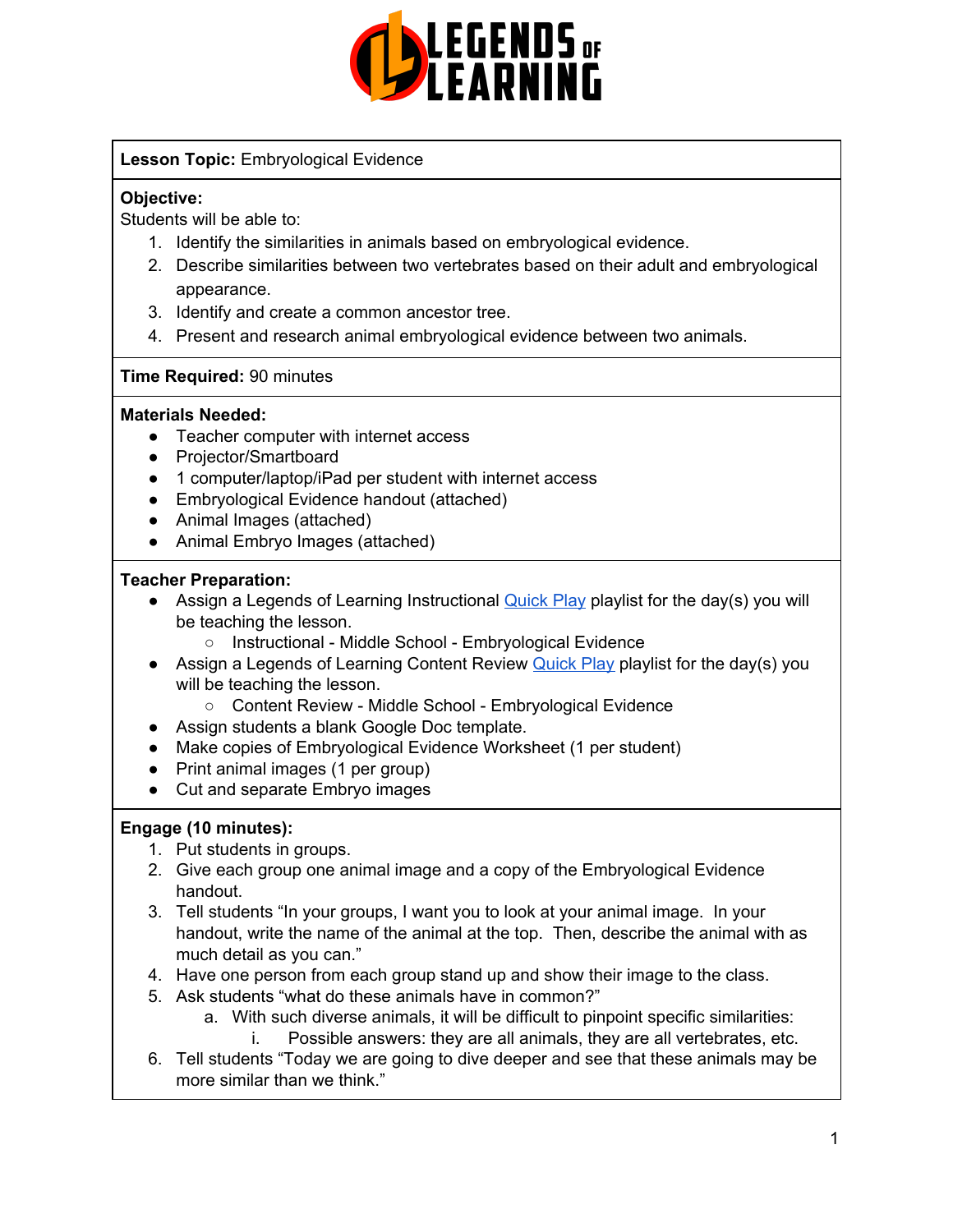

### **Explore (20 minutes):**

- 1. Have your students sign in to Legends of [Learning](https://intercom.help/legends-of-learning/en/articles/2154920-students-joining-a-playlist). Instruct students to complete the Instructional playlist.
- 2. Assist students as needed during game play, pause playlist if you need to address content or questions to the entire class.

### **Explain (20 minutes):**

- 1. Put students back into the same groups as they were in for the Engage activity.
- 2. Give each group the Animal Embryo image (be sure to give groups the same animal as earlier in the lesson, so students can see the connection).
- 3. Again, have students write and describe what the image looks like on their handout.
- 4. Tell students "This image is the animal when it is still growing in their mother's stomach. It is called an embryo."
- 5. Have one person from each group bring their Embryo image to the board.
- 6. Tape all images to the board.
- 7. Ask students "What similarities do you see between all the embryo images?"
	- a. Students should be able to see many more similarities.
	- b. Possible answers: they all have large eyes, they all have tails, they have webbed feet, etc.
- 8. Ask students "As we already mentioned, the adult animals are not very similar. However, judging by the look of the embryos, they have a lot of similarities. With your groups, discuss the following question: What does it mean if all of these diverse animals have some embryological similarities?"
	- a. Answer: A long time ago, all of these animals shared a similar ancestor that has since gone extinct.
- 9. Show students an example of a common ancestor tree.
	- a. Tell students "This is an example of a common ancestor tree. This line shows that there was some common ancestor species and all of these different species branched off at some time or another to create the species we know today. This of course was millions of years in the making.
	- b. The fact that we can see the similarities in the embryos of these animals is evidence of a common ancestor."
- 10. On the board, draw a simplified common ancestor tree that includes all the animals that students looked at today.
	- a. Have students copy it down in their handout.

### **Elaborate (30 minutes):**

- 1. Have students choose two vertebrates to research.
- 2. Tell students, "Think of any two animals that have vertebrates (backbone). If you are unsure if an animal has a backbone, it is fairly safe to choose from one of the 5 vertebrate categories list on your handout: mammals, birds, reptiles, amphibians, fishes (there are always exceptions, so double check during research).
- 3. Research these two animals and create a Google Doc/poster and include the information on the poster:
	- a. An image of each animal as an adult (label each animal)
	- b. An image of each animal as an embryo (label each animal)
	- c. Three similarities and three differences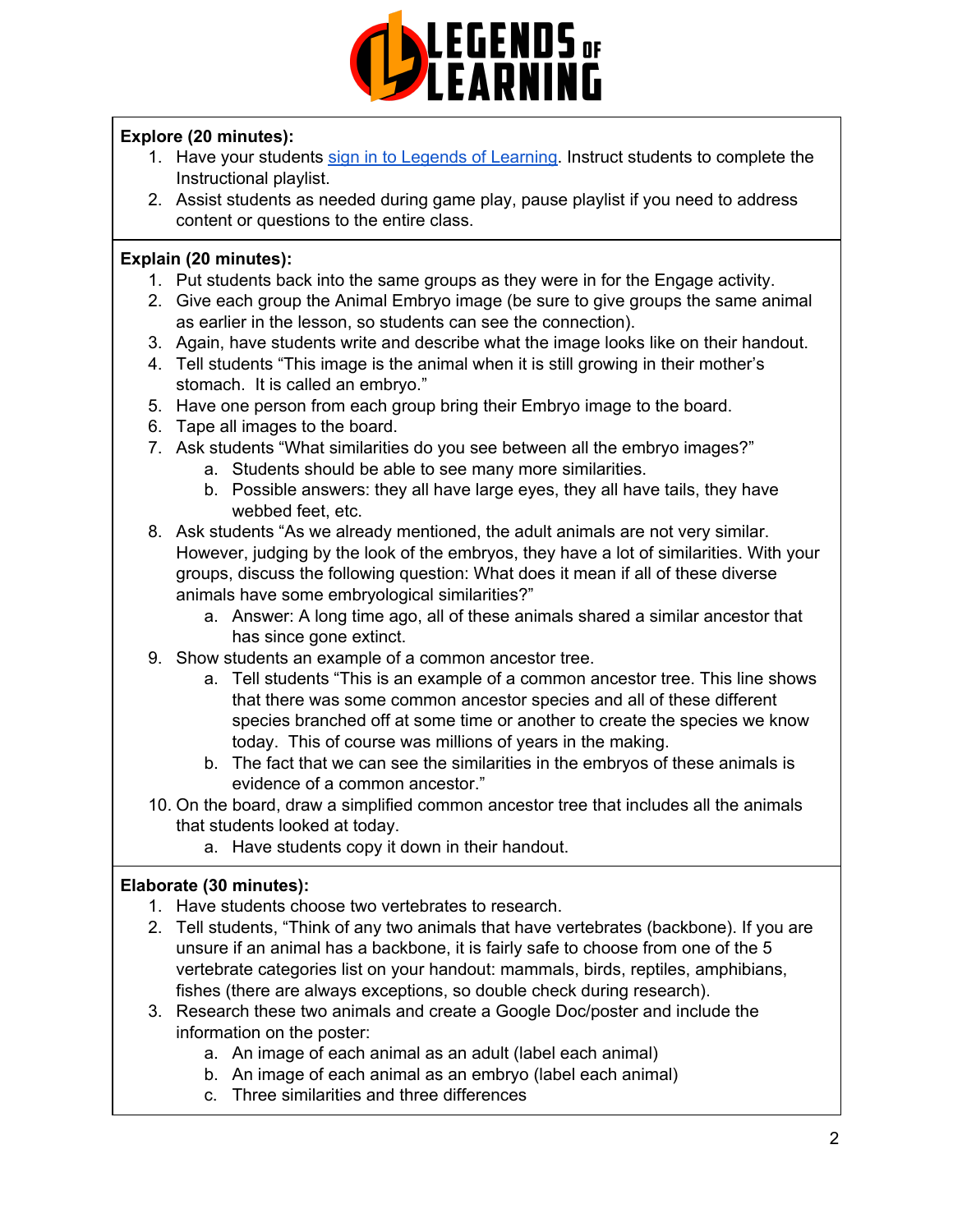

- d. Sources
- 4. Tell students "On your paper handout, draw a common ancestor tree like the one on the board."
	- a. Include a line labeled "common ancestor" and then two branches, one for each of the animals you researched.
- 5. When students finish, put them back into their groups to present their Google Doc posters to each other and reveal what they've learned.

#### **Evaluate (10 minutes):**

- 1. Have your students sign in to Legends of [Learning](https://intercom.help/legends-of-learning/en/articles/2154920-students-joining-a-playlist). Instruct students to complete the Content Review playlist.
- 2. [Analyze](https://intercom.help/legends-of-learning/en/articles/2154918-tracking-student-progress-and-performance) student results to determine what concepts need to be a focus for reteaching.

#### **Additional Lesson Strategies:**

- To use Legends for additional instruction, create a [custom](https://intercom.help/legends-of-learning/en/articles/2154910-creating-a-playlist) playlist with an [instructional](https://intercom.help/legends-of-learning/en/articles/3505828-types-of-games) [game](https://intercom.help/legends-of-learning/en/articles/3505828-types-of-games) and pre and post [assessment](https://intercom.help/legends-of-learning/en/articles/2154913-adding-assessments-to-a-playlist).
- To use Legends for a quick formative [assessment](https://intercom.help/legends-of-learning/en/articles/2154913-adding-assessments-to-a-playlist), create a 5-question assessment in a [playlist](https://intercom.help/legends-of-learning/en/articles/2154910-creating-a-playlist).
- To use Legends for a student-directed experience, create a [targeted](https://intercom.help/legends-of-learning/en/articles/3340814-targeted-freeplay) freeplay playlist.
- Encourage students to play on their own at home in Legends of Learning: [Awakening](https://intercom.help/legends-of-learning/en/articles/2425490-legends-of-learning-awakening) for a student-driven experience including avatars, battling, and quests all centered around topics they are covering in class.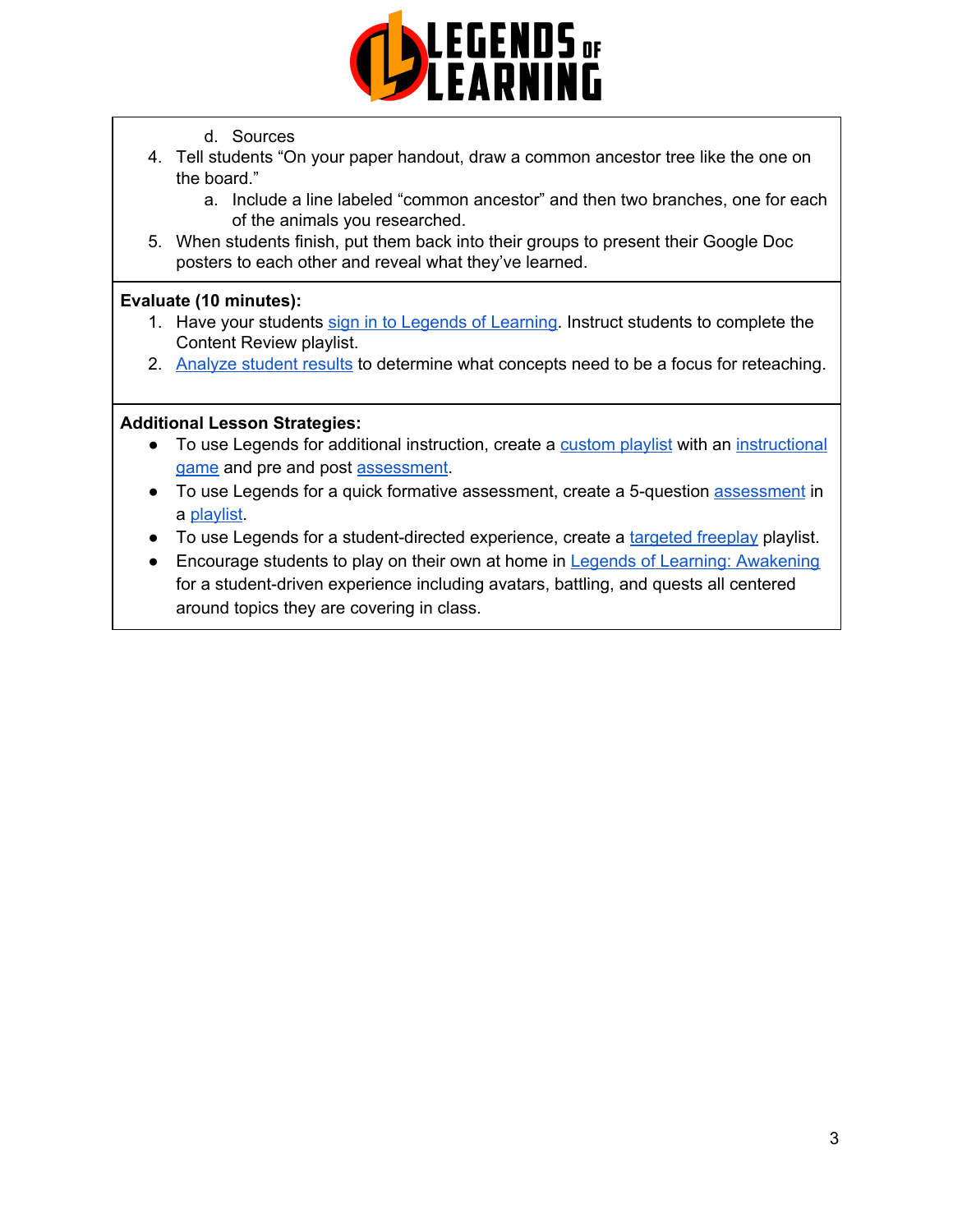

### **Mouse**



[This Photo](https://en.wikipedia.org/wiki/Mus_(genus)) by Unknown Autho[r](https://creativecommons.org/licenses/by-sa/3.0/) is licensed under [CC BY-SA](https://creativecommons.org/licenses/by-sa/3.0/)

## **Fish**



**[This Photo](http://www.devbio.biology.gatech.edu/vertebrate-development/zebrafish/sea-lamprey-brain-shows-evolution-of-neurotransmitter-colocalization-in-vertebrates/) by Unknown Author is licensed under [CC BY-SA-NC](https://creativecommons.org/licenses/by-nc-sa/3.0/)**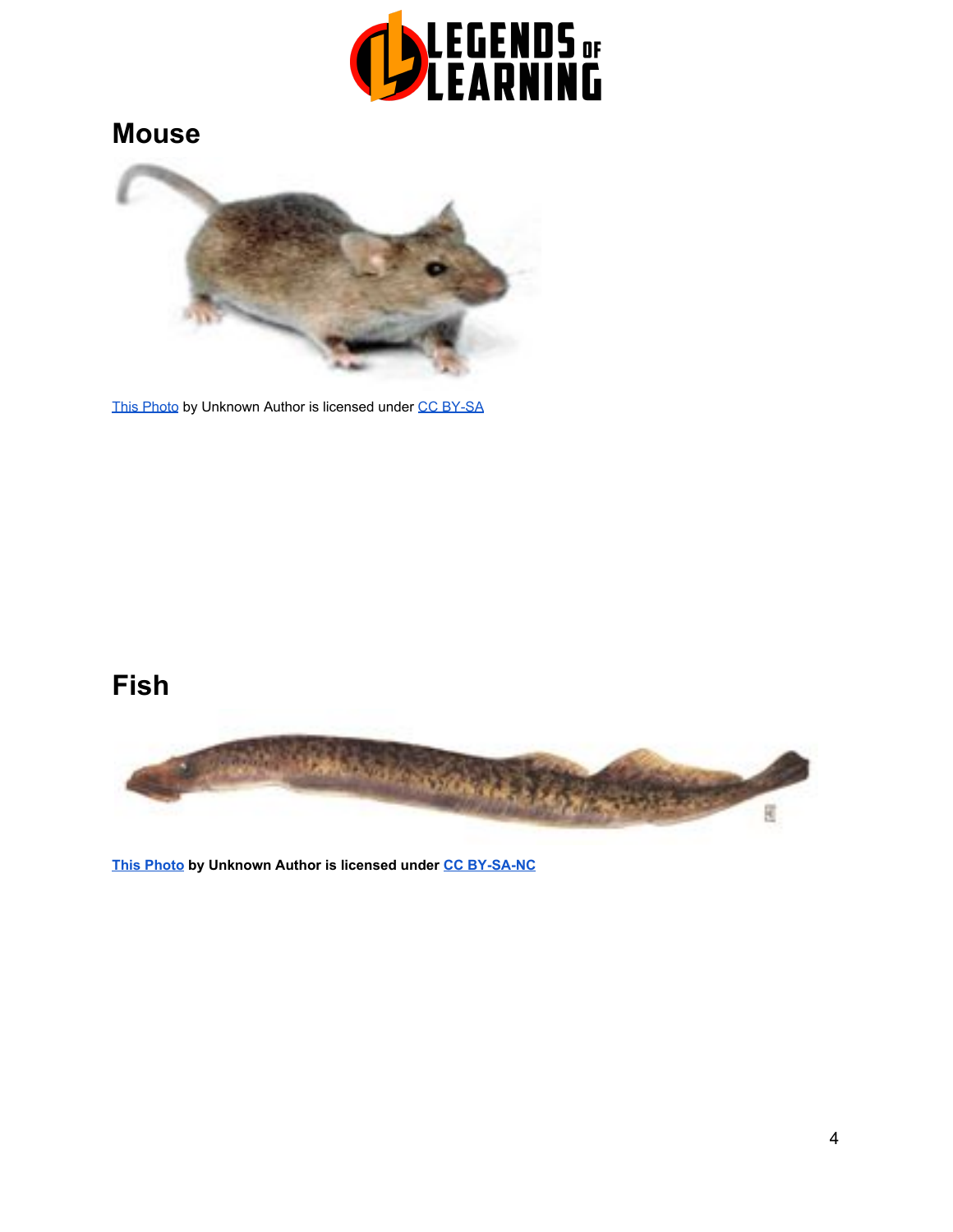

## **Tortoise**



**[This Photo](https://en.wikipedia.org/wiki/African_spurred_tortoise) by Unknown Author is licensed under [CC BY-SA](https://creativecommons.org/licenses/by-sa/3.0/)**

# **Chicken**



**[This Photo](https://en.wikipedia.org/wiki/Broiler_industry) by Unknown Author is licensed under [CC BY-SA](https://creativecommons.org/licenses/by-sa/3.0/)**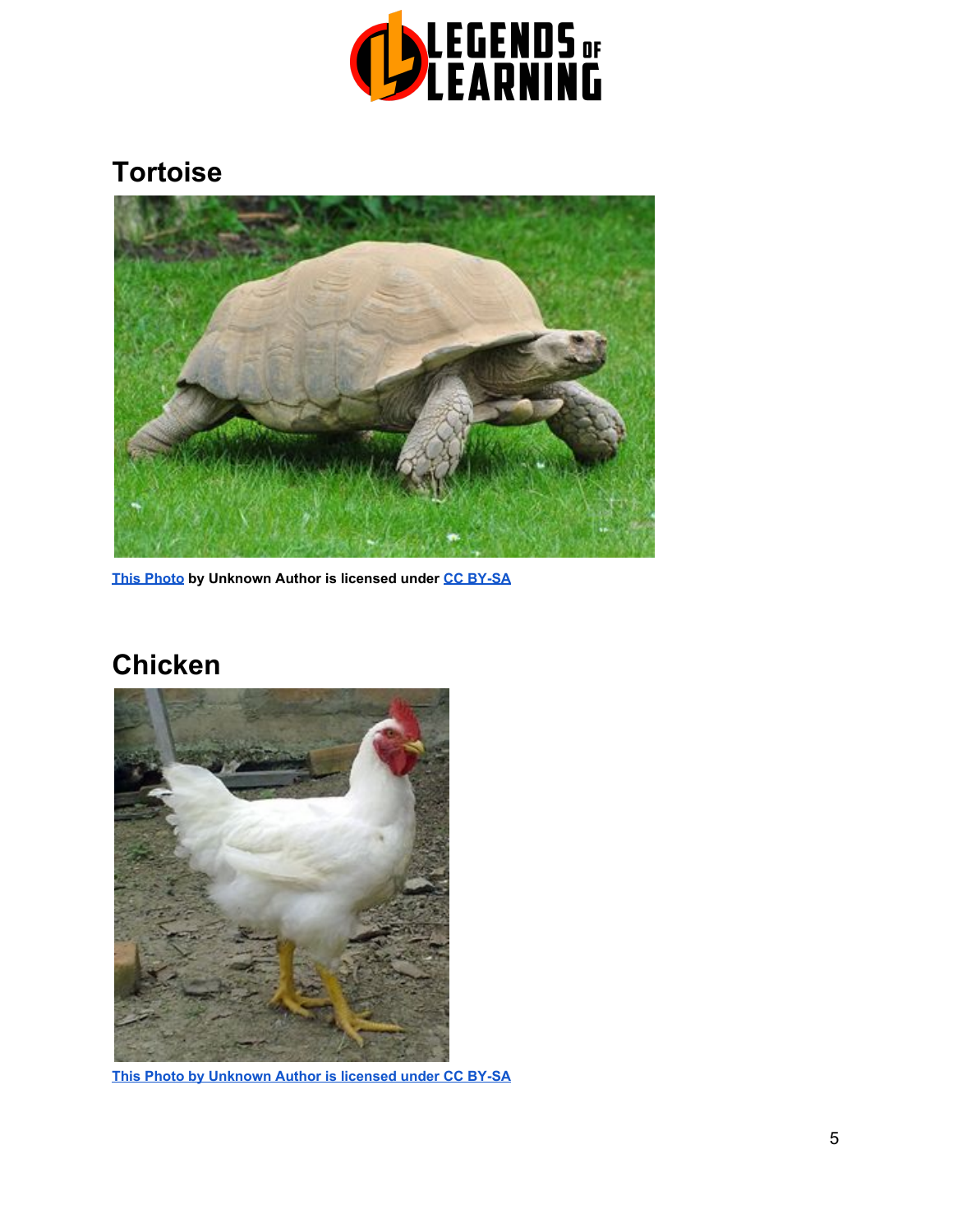

## **Snake**



**[This Photo](https://commons.wikimedia.org/wiki/File:Garter_Snake.jpg) by Unknown Author is licensed under [CC BY-SA](https://creativecommons.org/licenses/by-sa/3.0/)**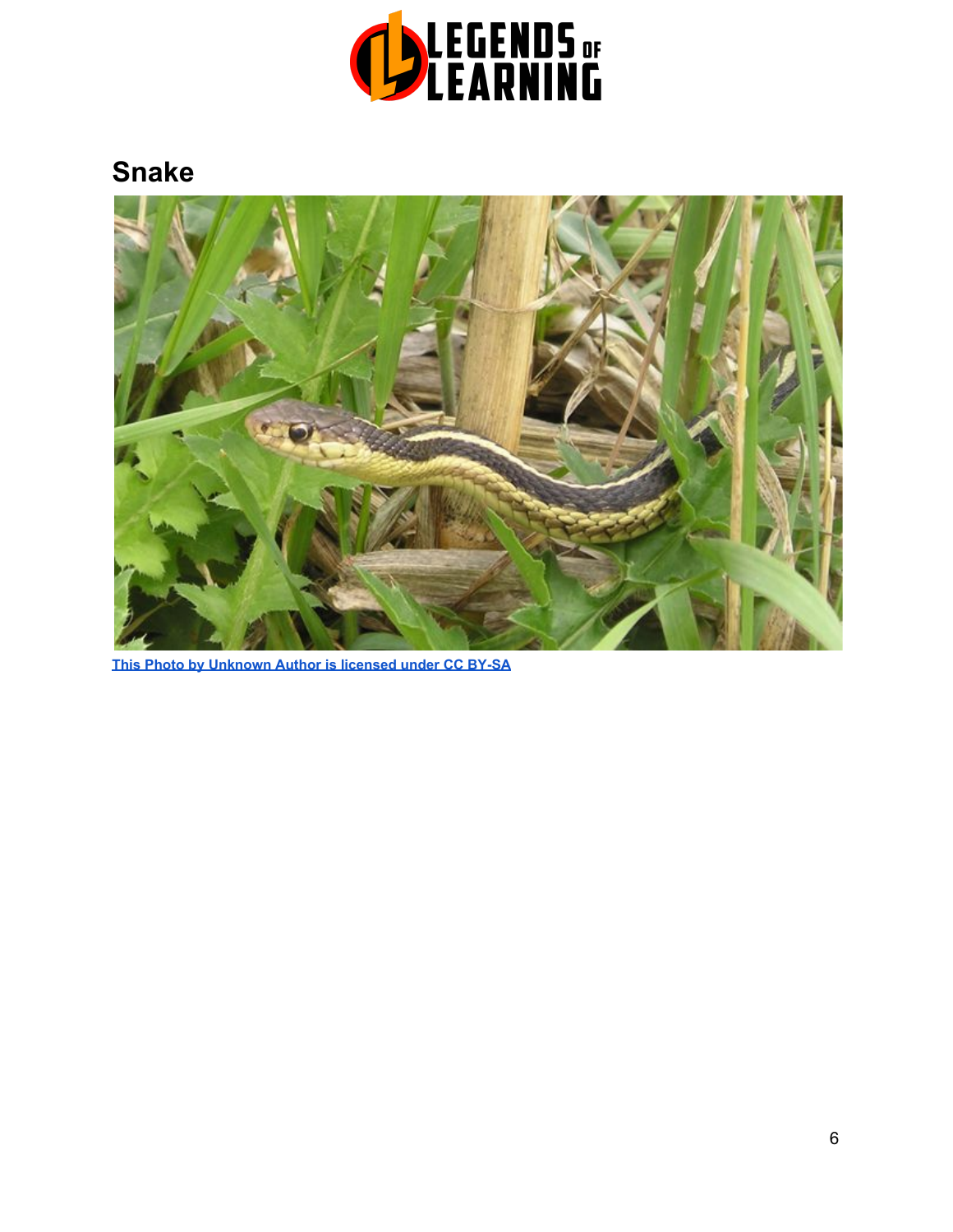

### **Human**



MIcrosoft Creative Commons

## **Embryos**



[https://ib.bioninja.com.au/standard-level/topic-5-evolution-and-biodi/51-evidence-for-evolution/ot](https://ib.bioninja.com.au/standard-level/topic-5-evolution-and-biodi/51-evidence-for-evolution/other-evidence.html) [her-evidence.html](https://ib.bioninja.com.au/standard-level/topic-5-evolution-and-biodi/51-evidence-for-evolution/other-evidence.html)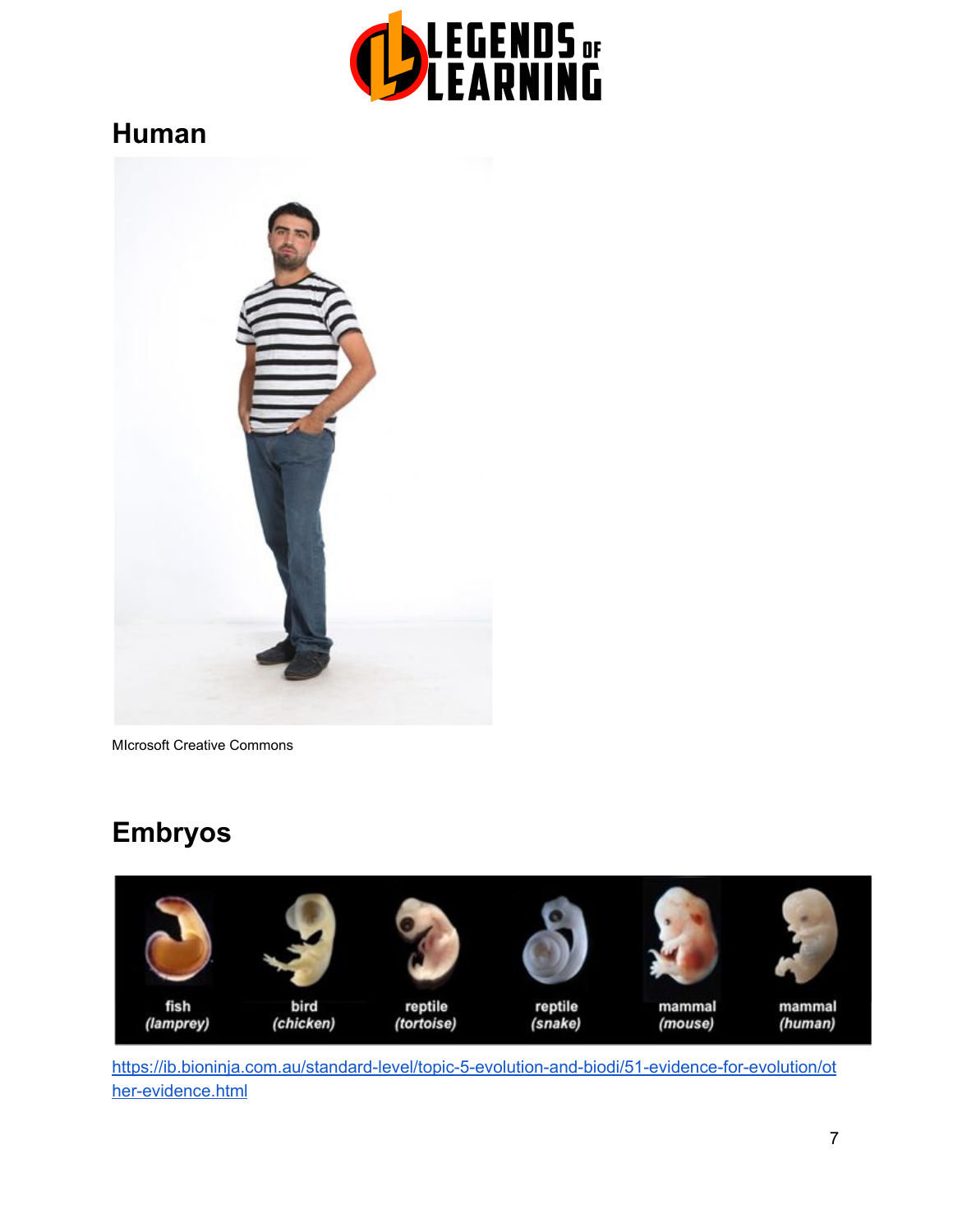

# **Example Common Ancestor Tree**



Adapted: [This Photo](http://egosumdaniel.blogspot.com/2010/03/highly-evolved.html) by Unknown Author is licensed under [CC BY-SA-NC](https://creativecommons.org/licenses/by-nc-sa/3.0/)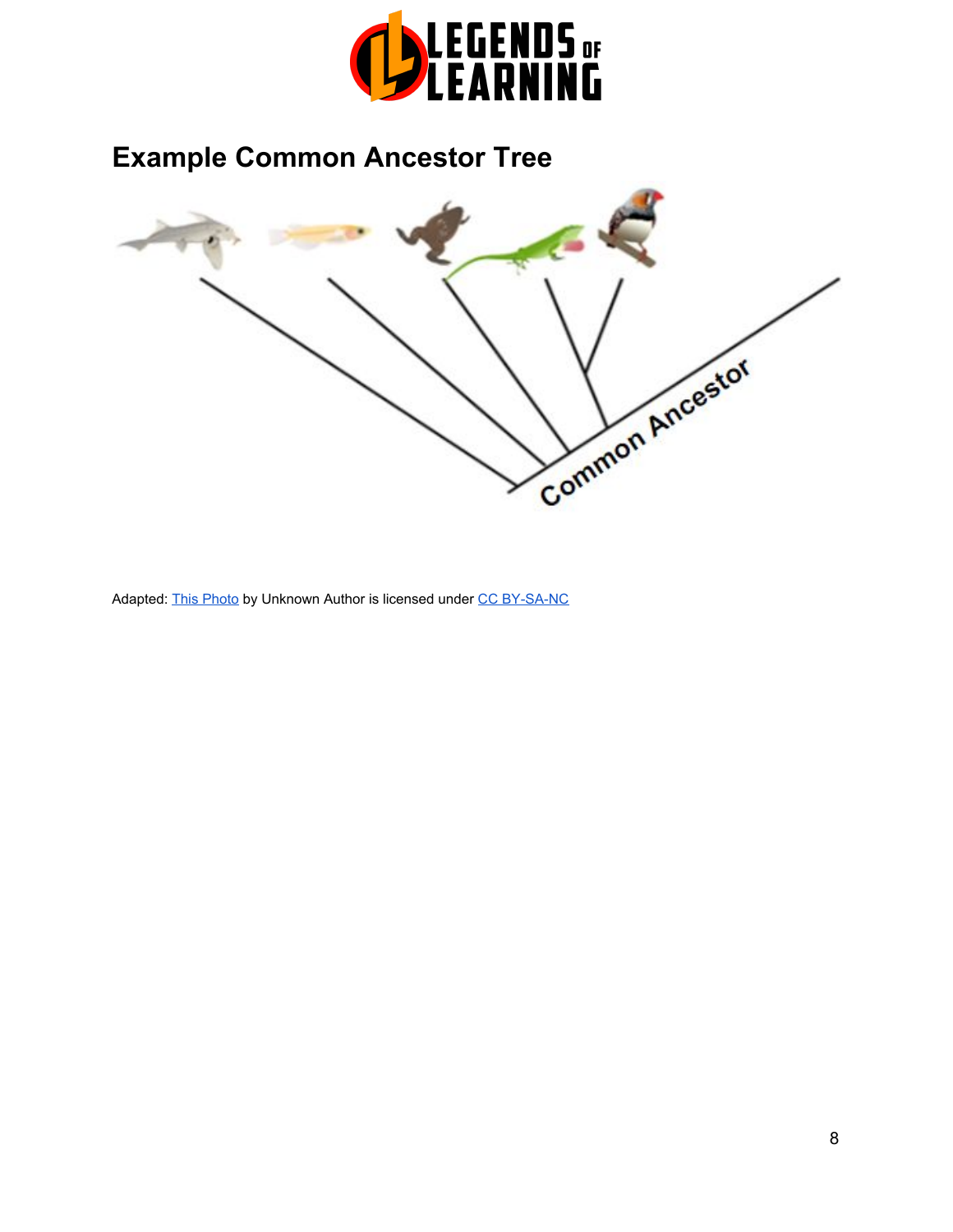

### **Simplified Common Ancestor Tree KEY**

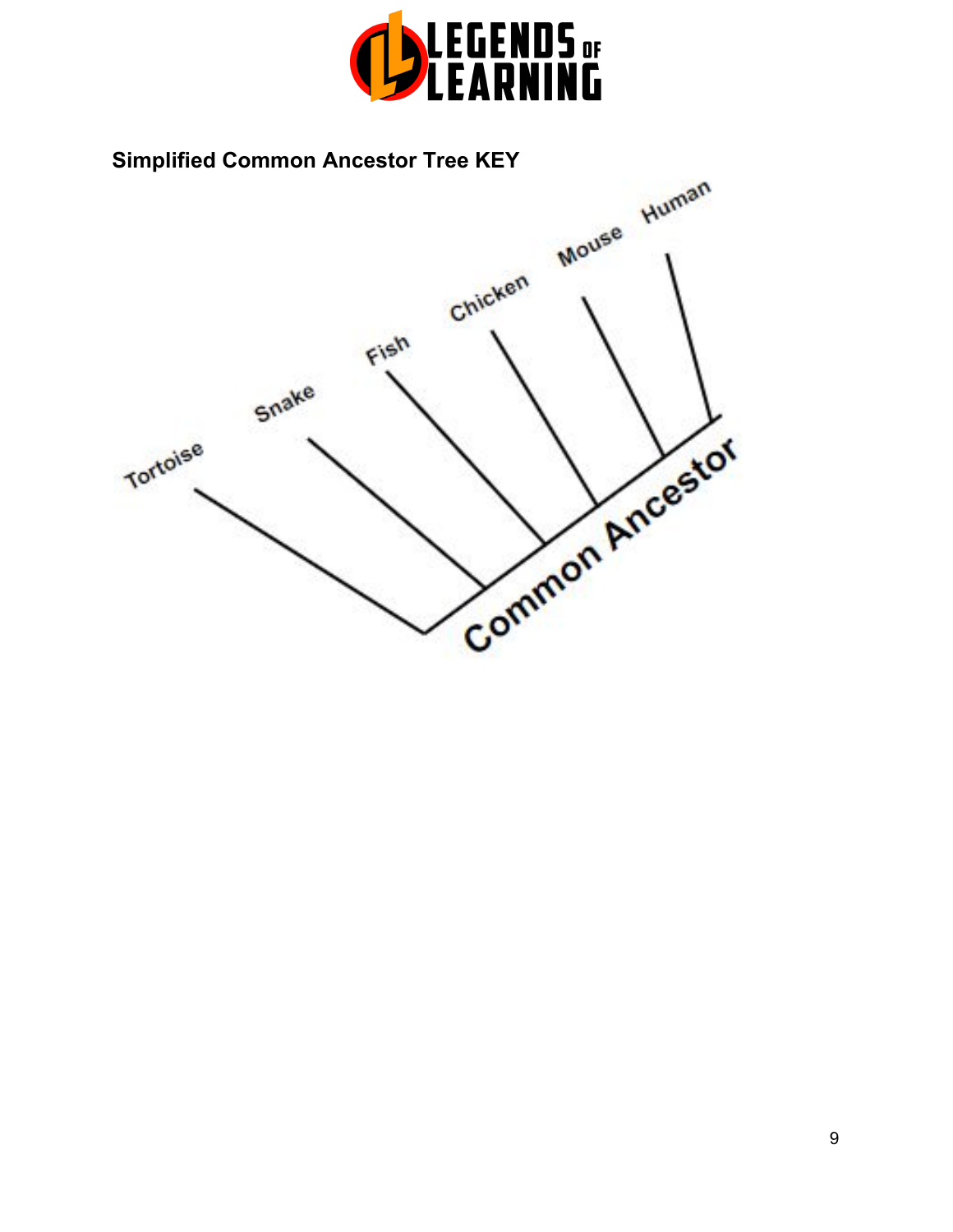

Name: \_\_\_\_\_\_\_\_\_\_\_\_\_\_\_\_\_\_\_\_\_\_\_\_\_\_\_

# **Embryological Evidence**

**Part 1:** Animal Name: \_\_\_\_\_\_\_\_\_\_\_\_\_\_\_\_\_\_\_\_\_\_\_\_\_\_\_\_\_\_\_\_\_\_\_

Look at the animal image. Describe the animal as much as you can.

### **Part 2:**

Look at the embryo image. Describe the image as much as you can.